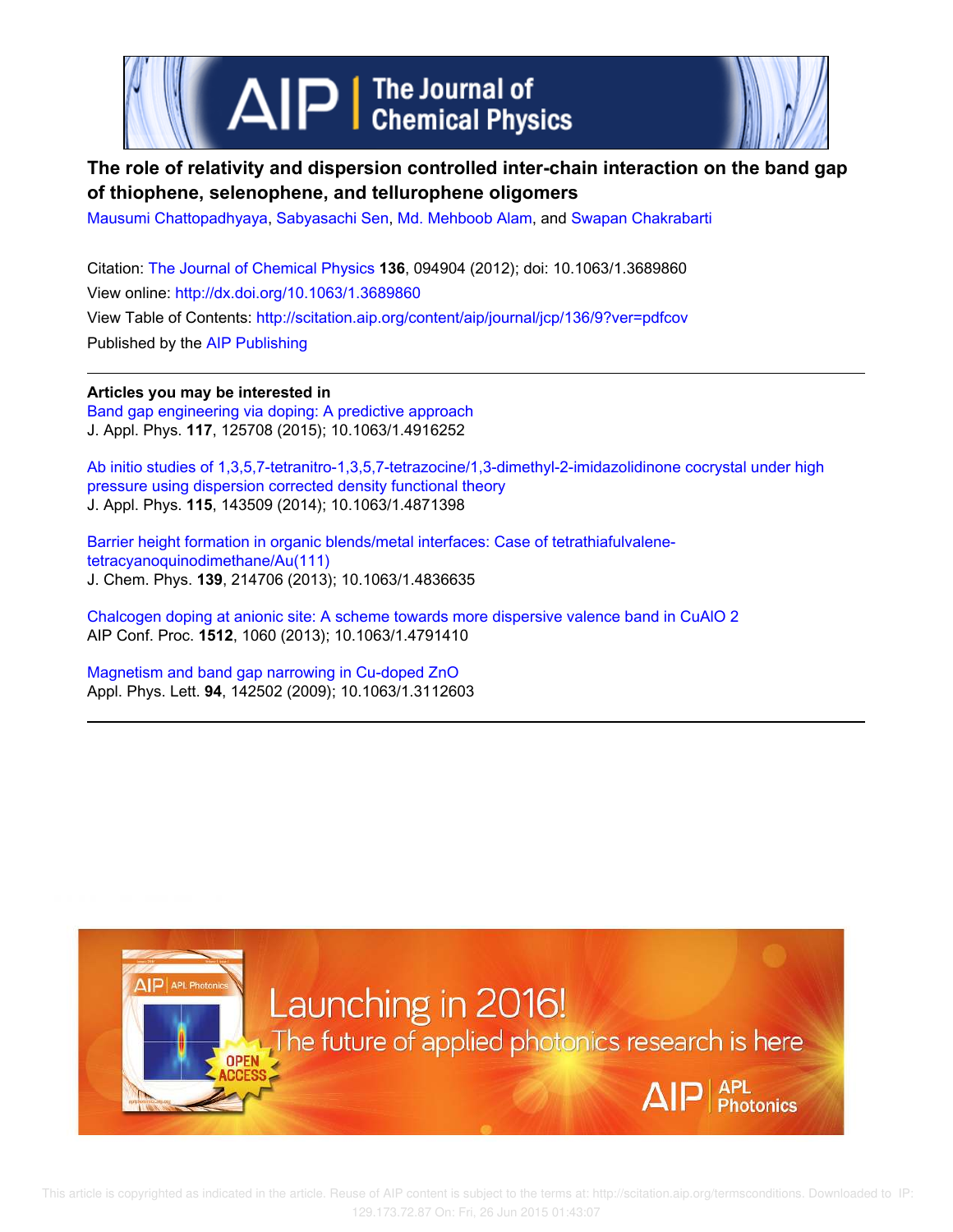# **The role of relativity and dispersion controlled inter-chain interaction on the band gap of thiophene, selenophene, and tellurophene oligomers**

Mausumi Chattopadhyaya,<sup>1</sup> Sabyasachi Sen,<sup>2</sup> Md. Mehboob Alam,<sup>1</sup> and Swapan Chakrabarti<sup>1,a)</sup>

<sup>1</sup>*Department of Chemistry, University of Calcutta, 92, A. P. C. Ray Road, Kolkata 700 009 India*

<sup>2</sup>*Department of Physics, JIS College of Engineering, Block-A, Phase-III, Kalyani, Nadia 741235 India*

(Received 9 August 2011; accepted 9 February 2012; published online 2 March 2012)

*Ab initio* relativistic density functional theoretical calculations have been carried out on π-conjugated oligomers of increasing length with S, Se, and Te as heteroatoms. The band gap of the corresponding polymers has been obtained by plotting lowest unoccupied molecular orbital (LUMO)-highest occupied molecular orbital (HOMO)gap against the reciprocal of the number of monomer units (1/N) and extrapolating the curve to  $1/N = 0$ . With B3LYP functional, we predict that role of relativistic correction terms is not very significant in the determination of final band gap of thiophene, selenophene, and tellurophene polymer. The origin of this observation is provided through the density of states (DOS) analysis which manifests that DOS contribution across the Fermi level of these polymers is mostly governed by C atoms and as a consequence relativistic correction terms due to heavy heteroatom remain insignificant to the band gap modification. We also inspected the role of inter-chain interaction in determining the net LUMO-HOMO gap of  $\pi$ -stacked double chain oligomers of increasing length. We have found that due to the exciton splitting in the stacked configurations, the LUMO-HOMO gap decreases steadily. Furthermore, we have noticed that dispersion force has important role in the reduction of the LUMO-HOMO gap of the oligomers studied. *© 2012 American Institute of Physics*. [http://dx.doi.org/10.1063/1.3689860]

## **I. INTRODUCTION**

Conjugated oligomers and polymers have attracted a great deal of research interest in recent years due to their potential application in future generation electronic and optical devices.<sup>1</sup> Specially, low band gap conjugated polymers are in focus of fast-growing field of condensed matter physics and chemistry<sup>2</sup> due to their unique electronic properties and ability to absorb solar light.<sup>3,4</sup> Some exemplary polymeric systems, such as polythiophene, polyphenylene, and polyaniline find remarkable device application in photovoltaic cells, $\frac{5}{5}$ low voltage electrochromic windows,<sup>6</sup> polymer light emitting diodes, $\frac{7}{7}$  photodiodes, organic transistors, $\frac{8}{7}$  microelectronic actuators,<sup>9</sup> and nonlinear optics (NLO). A variety of theoretical as well as experimental studies $10-12$  have been carried out on short chain oligomers too and the major objectives of most of these earlier investigations were based on the evaluation of electronic structure property relationship, role of electron correlation upon band gap, $13$  and so forth.

Amongst these wide variety of polymeric systems, polythiophene takes a very special place owing to its unusual chemical stability, high conductivity upon doping, and remarkable nonlinear optical properties.<sup>14, 15</sup> Consequently, from the chemistry perspective, polymers containing next two members of group VI of the periodic table namely, selenium and tellurium as heteroatoms instead of S are also very important, though a very limited number of works have been done to characterize them. Lack of well-defined structure and insoluble nature make these polymers a difficult subject for extensive experimental investigation. In spite of these limitations, it is already predicted in a number of research works that selenium analogues of polythiophenes are electronically and optically more advantageous.<sup>16</sup> This superiority of polyselenophene is attributed to the various interesting features, such as larger quinoid character of polyselenophene compared to thiophene analogue, lower band gap, higher polarizability, intermolecular Se-Se interaction leading to wide band width and stronger inter-chain charge transfer in organic semiconductors, lower oxidation, and reduction potential as well as higher charge accumulation probability in polyselenophene due to large size of the selenium atoms.<sup>16, 17</sup> Though, sulphur and selenium atoms have similar properties, the other member of group VI, i.e., tellurium possesses different features.<sup>16, 18</sup> The synthesis and certain properties of tellurophene oligomers have been highlighted in some recent works. $19, 20$  However, correct description of electronic structure – properties of polytellurophene – is still a challenge for both the experimentalists as well as theoretician and there is enough scope of carrying out further investigations in this field.

Because of the difficulties involved in the experimental characterization of physical properties of polyselenophene and polytellurophene, an alternative theoretical approach has been proposed. Generally, the band gap of a polymer could be measured by extrapolating the linear curve of the LUMO-HOMO gap against the reciprocal of the number of monomer units  $(1/N)$ .<sup>21</sup> Kuhn's equation provides a parallel route to

a) Author to whom correspondence should be addressed. Electronic mail: swapanchem@yahoo.co.in.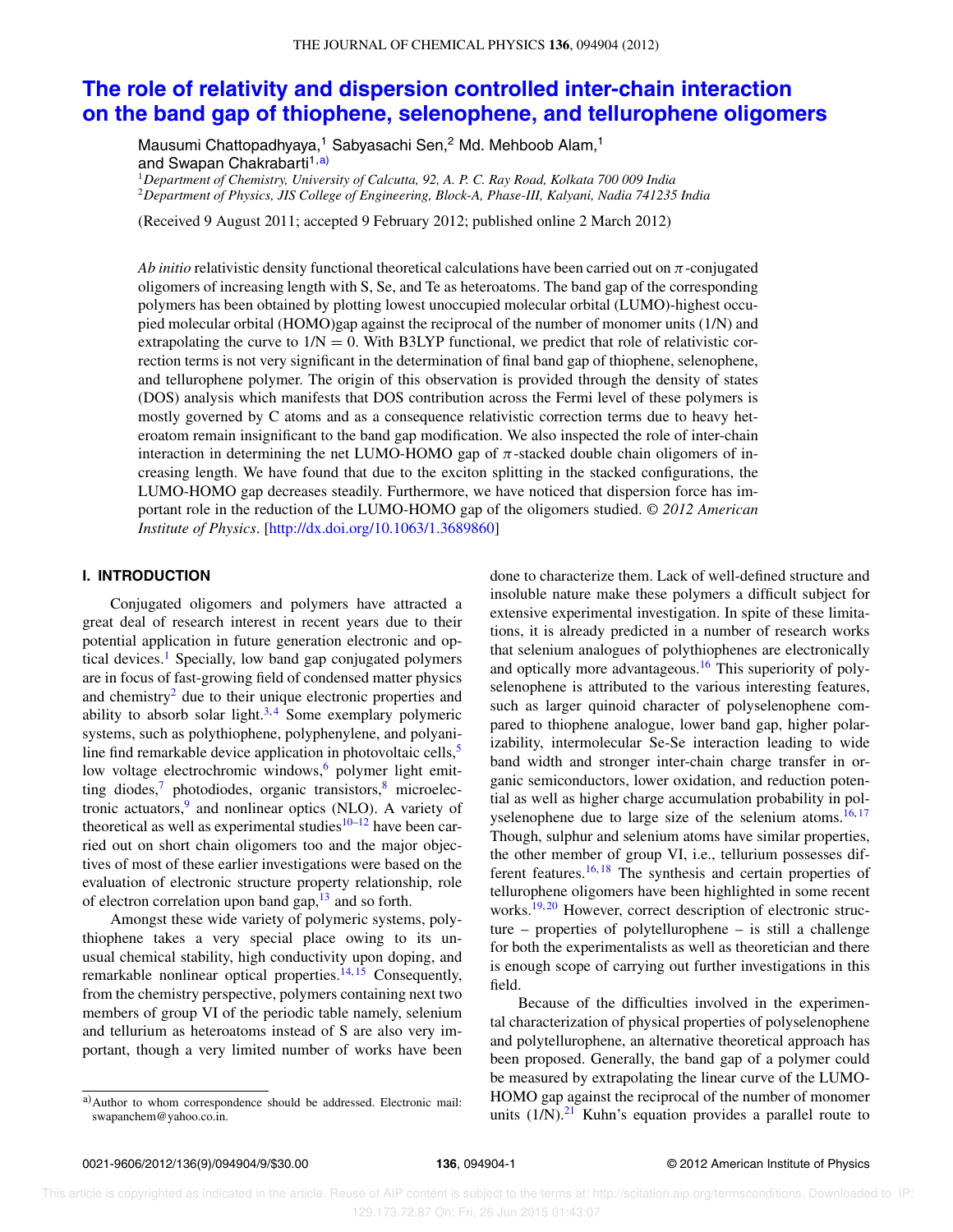analyze the dependence of band gap of a conjugated polymer upon the length of the conjugated backbone.<sup>22, 23</sup> The extrapolation method at B3LYP/6-31G(d) level of theory predicts the band gap of conjugated polymers (polythiophene, polypyrrole, polyfuran, etc.) quite accurately when long conjugated oligomers are used. $24$  Earlier, experimental and theoretical studies on polythiophene predicted a non-degenerate ground state with a band gap of 2.1 eV, while the band gap of selenophene polymer is 1.9 eV and this lowering is attributed to the increase of quinoid character in the polymer backbone. $25-27$  Albeit, some theoretical predictions are available, estimation of experimental band gap of polytellurophene is still missing. The band gap of polytellurophene is expected to be lower than that of its S and Se counterpart and is reported as 1.48 eV when calculated at the B3LYP/lanl2dz level of theory using extrapolation method.<sup>20, 28</sup> Apart from the conjugation length and quinoid character of the hetero cycles, the relativistic effects and inter-chain interactions may have strong influence on the band gap of these polymers. In particular, Davydov's splitting<sup>29</sup> due to inter-chain interaction may play a crucial role in determining the net LUMO-HOMO gap of the oligomers in the solid state. Moreover, the inter-chain interactions in  $\pi$ -stacked organic polymers are controlled by the dispersion force and hence its role on the Davydov's or exciton splitting<sup>29</sup> is needed to be scrutinized for these oligomeric systems at the theoretical level. It is worth recalling that Davydov's splitting<sup>29</sup> and related excitonic effect has already been experimentally verified for thiophene oligomer.<sup>30, 31</sup> However, no such experimental and theoretical results are available for selenophene and tellurophene oligomers. This certainly provides us enough motivation to examine the role of inter-chain interaction in stacked selenophene and tellurophene oligomer.

With this background, the present theoretical work is aimed at investigating the role of relativity and dispersion controlled inter-chain interaction vis-a-vis exciton or Davydov's splitting on the LUMO-HOMO gap of thiophene, selenophene, and tellurophene oligomers. The relativistic effects including both the scalar and spin-orbit contributions have been implemented with zero order regular approximation (ZORA) Hamiltonian,  $32-35$  while the inter-chain interaction has been studied with Grimme's $36,37$ semi-empirical dispersion corrected density functional theory (DFT-D) technique considering two oligomer chains up to  $N = 9$ . The whole analysis suggests that dispersion controlled exciton splitting plays more prominent role than relativity in determining the net LUMO-HOMO gap of these oligomers.

### **II. COMPUTATIONAL DETAILS**

The geometries of the  $\pi$ -conjugated oligomers of increasing length  $(N = 1$  to 14) with S, Se, and Te as heteroatoms have been optimized using GAUSSIAN $03^{38}$  suite of programs employing B3LYP<sup>39, 40</sup> hybrid density functional. The basis sets used for all the geometry optimization related calculations are 6-31G(d) for C, H atoms and effective core potential (ECP) corrected lanl2dz for S, Se, and Te atoms. The relevant geometric parameters are analyzed in Figs.  $1(a)$ and  $1(b)$ .



FIG. 1. Bond length alteration (BLA) for (a) 2 units of thiophene, selenophene, and tellurophene oligomer**s** and (b) 14 units of thiophene, selenophene, and tellurophene oligomer**s**. Repeating set of three linked points corresponds to intra-ring bond length and every 4th point represents inter-ring bond length.

In order to investigate the role of relativity on the LUMO-HOMO gap of the oligomeric systems, we have performed ZORA based scalar relativistic and spin-orbit coupling calculations. $32-35$  Entire relativistic calculations have been executed in Amsterdam Density Functional (ADF) 2010.02 (Ref. 41) program employing hybrid B3LYP $^{39,40}$ functional. Within ADF 2010.02 (Ref. 41), relativistic corepotential is computed with auxiliary program, DIRAC. The basis set used for the relativistic calculation is of triple zeta polarized (TZP) quality. The LUMO-HOMO energy gaps obtained from scalar ZORA, spin-orbit ZORA, and nonrelativistic calculations are plotted against 1/N and the band gap of the system is achieved by extrapolating the curve to  $1/N = 0.$ 

To study the role of inter-chain interactions, two oligomer chains up to  $N = 9$  units of thiophene, selenophene, and tellurophene in each chain have been considered. Figure 2 demonstrates representative oligomer system in case of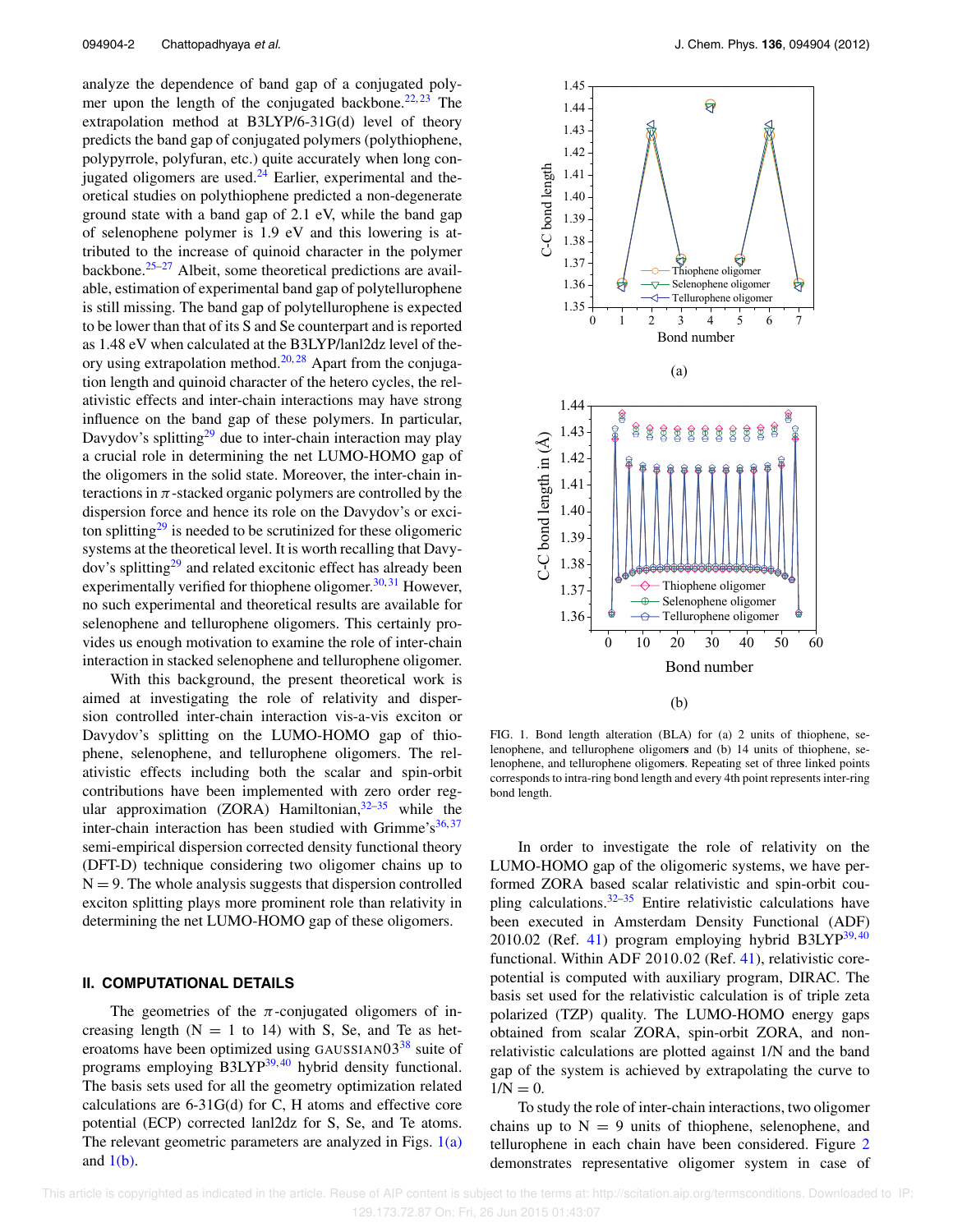

FIG. 2. Representative oligomer system in case of (a) single chain, (b) double-stranded co-facial (heteroatoms in the same direction), and (c) double-stranded antara-facial (heteroatoms in the opposite direction). Green spheres represents C atom, red spheres represents H atom and golden spheres represents S, Se, and Te.

single and double chain of  $N = 9$  units. In the double chain related study, initially we have taken both co- and antara-facial  $\pi$ -stacked configurations. The separation distances between the two oligomer chains have been evaluated from the minima of the potential energy curves (PECs) and for these calculations, we have used both Perdew-Burke-Ernzerhof (PBE) and PBE+D functional which will definitely help us to understand the role of dispersion force in the inter-chain interaction between oligomer chains. The PECs related calculations have been carried out using *double-zeta* plus polarization (DZP) basis set for C, H, and TZP basis for S, Se, and Te with ADF 2010.02 (Ref. 41) suite of programs. It has been observed that the antara-facial arrangement is energetically more stable than that of its co-facial counterpart and hence the Davydov's splitting<sup>29</sup> phenomenon is studied only with the antara-facial configuration. It is worth commenting that PECs related calculations have been performed up to N  $= 6$  units in each chain because we did not find any significant change in the separation distance beyond  $N = 4$  units in each chain and as a consequence, the study of the interchain interaction with higher chain length has been done with a separation distance between the chains as obtained with N  $= 6$ . After getting the separation distances between the two chains with PBE and PBE+D functional, the LUMO-HOMO gap of all the double chain configurations is re-evaluated with hybrid B3LYP functional in combination with 6-31G(d) basis for C, H atoms and ECP corrected lanl2dz basis for S, Se, and Te.

#### **III. RESULTS AND DISCUSSIONS**

## **A. Role of relativity on the LUMO-HOMO gap of thiophene, selenophene, and tellurophene oligomers**

A comparative analysis of the modification in the geometric parameters due to the change in oligomer type from thiophene, selenophene to tellurophene oligomer has been made in Fig. 1. For simplicity, we have presented the results related to the geometric parameters of all the oligomer types with  $N = 2$  and 14 in Figs. 1(a) and 1(b), respectively. Both the figures manifest that albeit intra-ring bond length of each type of oligomer does not differ appreciably, the inter-ring bond length (every fourth point) shows a gradual decrease in its magnitude from thiophene, selenophene to tellurophene. The inter-ring bond distances measured in two units of thiophene, selenophene, and tellurophene oligers are 1.442 Å, 1.441 Å, and 1.440 Å, respectively. The average inter-ring bond distances in 14 units of three different oligomers are 1.432 Å for thiophene, 1.430 Å for selenophene, and 1.428 Å for tellurophene. This gradual shrinking of the inter-ring bond length was also noted in the earlier theoretical work of Zade *et al.*, <sup>17</sup> where they studied up to 50 oligomeric units of thiophene and selenophene. Following their observations, one can surmise that reduction in inter-ring bond length corresponds to a more quinoid character in selenophene and tellurophene rings compared to thiophene analog. As a consequence, the efficiency of conjugation through the backbone enhances gradually from selenophene to tellurophene oligomers. This augmentation in electron delocalization through oligomeric back bone has a direct impact on the band gap of the respective polymer and in fact it has been observed by Zade and co-workers that the HOMO-LUMO gap essentially diminishes from thiophene to selenophene oligomer.<sup>17</sup> The reduction in C-C inter-ring bond length is attributed to various physicochemical properties, such as lower electronegativity and higher electric polarizability of Se and Te with respect to sulphur as well as to the charge accumulation on carbon atoms involved in the inter-ring bond region. It is worth mentioning that primarily both *cis*- and *trans*-geometries with  $N = 2$ of each type of oligomer were optimized using same B3LYP level of theory and 6-31G(d) basis set for C, H atoms and an ecp corrected lanl2dz basis for S, Se, and Te atoms and it was found that in all the cases *trans*-configuration is the more stable one. As a consequence, while investigating the influence of relativistic effect, only *trans*-geometries have been preferred. This instability of *cis* oligomer can be explained by the fact that, particularly in this configuration, all the heteroatoms are oriented towards the  $+z$  direction and thus the lone-pair of electrons between two successive heteroatoms faces a syn-interaction which results in the increase of energy of the system as a whole and makes it unstable with respect to the *trans*-configurations. A comparative study of the stability of both *cis*- and *trans*-configurations is presented in Table I.

TABLE I. A comparative study of the stability of *cis*- and *trans*- geometries of two units  $(N = 2)$  of thiophene, selenophene, and tellurophene oligomer estimated at B3LYP level of theory and 6-31G(d) basis for C and H atom and ecp corrected lanl2dz basis set for S, Se, and Te atoms.

| $N = 2$     | $E_{\text{OPT}}$ ( <i>cis</i> -) | $E_{\text{OPT}}$ ( <i>trans-</i> ) |  |
|-------------|----------------------------------|------------------------------------|--|
| Heteroatoms | (hatree)                         | (hatree)                           |  |
| S           | $-328.6135$                      | $-328.6158$                        |  |
| Se          | $-326.8440$                      | $-326.8470$                        |  |
| Te          | $-324.4788$                      | $-324.4842$                        |  |

 This article is copyrighted as indicated in the article. Reuse of AIP content is subject to the terms at: http://scitation.aip.org/termsconditions. Downloaded to IP: 129.173.72.87 On: Fri, 26 Jun 2015 01:43:07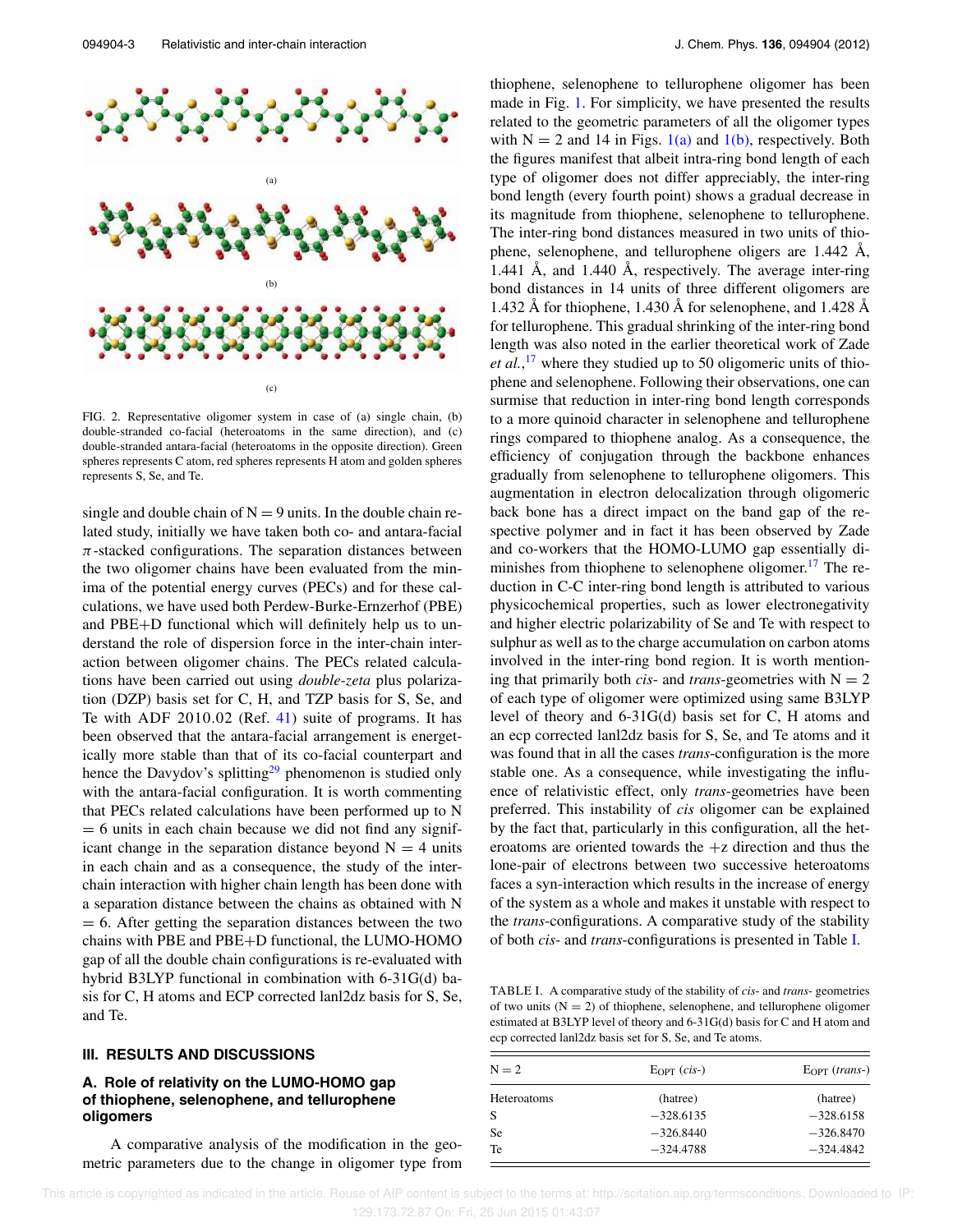

FIG. 3. LUMO-HOMO gap vs 1/N plot for (a) poly thiophene, (b) polyselenophene, and (c) polytellurophene at various levels of relativistic corrections.

In the present study, the role of different types of relativistic effects is described in Figs. 3 and 4. It is worth commenting, that the relativistic effects become significant mostly in heavy elements where the core electrons move with much faster speed around the heavy nucleus and such an effect can be explained by the well known Dirac equation. The relativistic effect is categorized into two parts, scalarrelativistic effect which includes mass-velocity and Darwin corrections and the other one is the spin-orbit interaction. The work of Liu *et al.* provides a comprehensive review of the state of the art applications of relativistic effects in quantum chemistry.<sup>42</sup> Springborg and his group studied relativistic effects on [Pt (PH<sub>3</sub>)<sub>2</sub>C<sub>6</sub>]<sub>x</sub> and observed that the band gap actually decreases (about 0.24 eV) due to the spin-orbit coupling.<sup>43</sup> Kisiel *et al.* have shown the influence of the relativistic effect on CdTe and on Hg, where mainly the conduction band is affected due to relativity.<sup>44</sup> In polymer systems, the effect of relativity has been successfully studied by Campbell<sup>45</sup> to describe existence of polarons and solitons in the *trans*-polyacetylene. However, the role of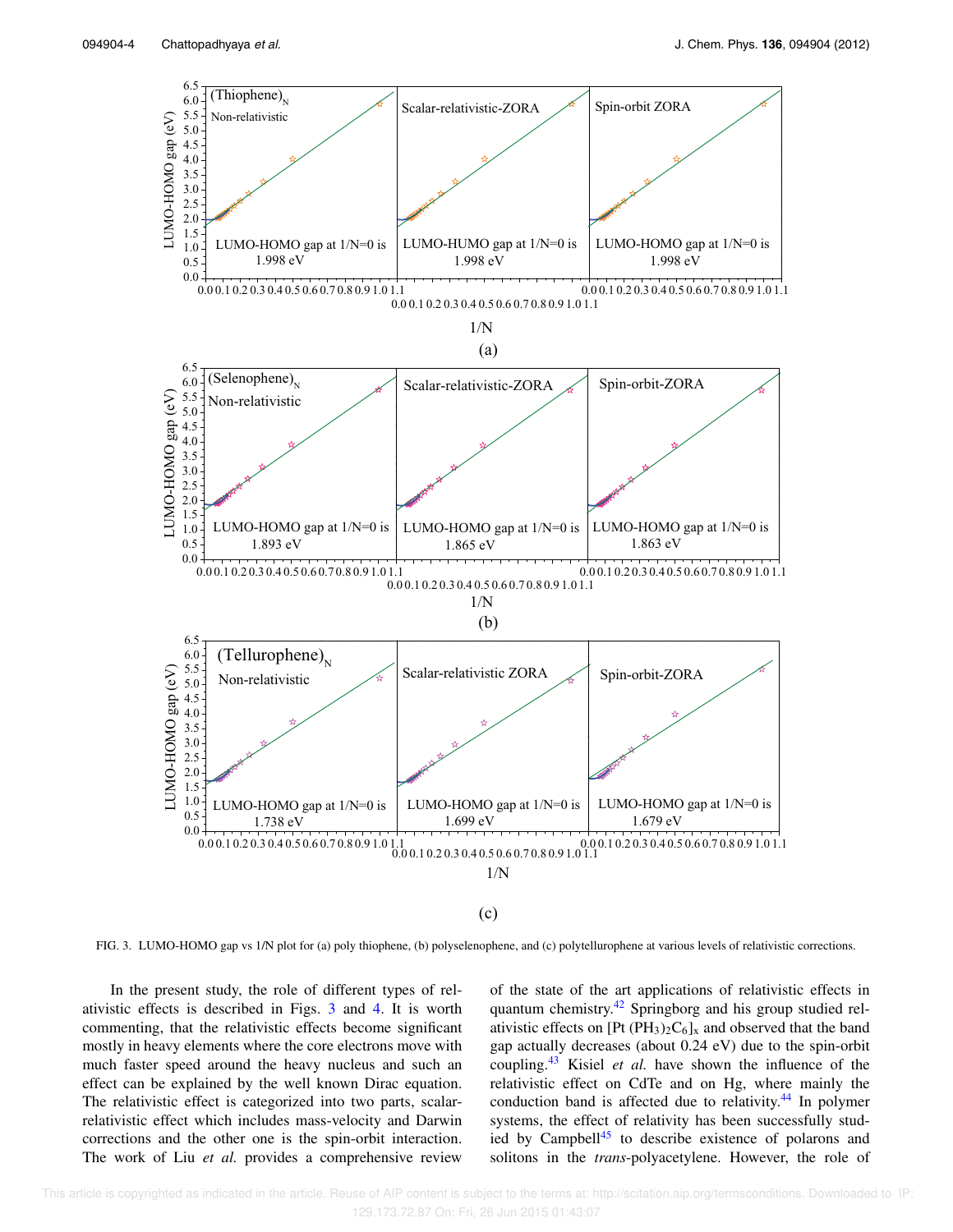

FIG. 4. The stabilization energy contributions due to scalar relativity and spin-orbit interaction in tellurophene, selenophene, and tellurophene oligomer.

relativity in tuning the band gap of thiophene, selenophene, and tellurophene based polymers has only been addressed through the choice of pseudo potential and no attempt has been made yet to separate the effect of scalar- and spin-orbit contributions in modulating the net LUMO-HOMO gap of these polymers.

The variation in LUMO-HOMO gap against the reciprocal of the number of monomer units (1/N) is presented in Fig. 3. It is important to mention here that very recently Zade and co-workers made an excellent review on the theoretical results related to the band gap of polythiophene and polyselenophene. $26$  They compared the results with the experimental one and highlighted that when 1/N is small, the correct band gap could be obtained with an asymptotic fit of LUMO-HOMO gap vs 1/N data. Moreover, it is also reported that the linear fit is acceptable for conjugated oligomers up to  $N = 12$  and for higher N values ( $N > 12$ ), second order polynomials are required to describe the precise relationship between the LUMO-HOMO gap and 1/N. Hence, applying a quadratic fit between the LUMO-HOMO gap and 1/N, the band gap has been estimated at  $1/N = 0$  for all three types of system. Needless to say, none of the earlier works on thiophene, selenophene, and tellurophene oligomers considered the relativistic effect explicitly and only a part of the relativistic effect was captured through the use of pseudopotential for S, Se, and Te atoms. In our case, the asymptotically extrapolated band gap estimated with all the levels of relativistic corrections for polythiophene, polyselenophene, and polytellurophene are presented in Fig. 3. All the estimated band gaps are well in agreement with the theoretical work of Zade and co-workers $26$  and the available experimental results on polythiophene and polyselenophene. The change in LUMO-HOMO gap  $(\Delta_{LUMO-HOMO})$  estimated with scalar ZORA, spin-orbit ZORA, and combined effect of both with respect to nonrelativistic value has been calculated. We have noticed that relativity has no impact on the LUMO-HOMO gap of thiophene oligomer, while the effect is marginal for selenophene oligomers. The lowering of the LUMO-HOMO gap of selenophene due to relativistic effect is less than 0.055 eV, even when the chain length is considerably large  $(N = 12)$ . In case of tellurophene oligomer, the decrease in the LUMO-HOMO gap due to relativistic effect is more prominent, although the total change (0.092 eV for  $N = 12$  units) is still not appreciable. Apart from monitoring the LUMO-HOMO gap, we have also evaluated the scalar- and spin-orbit interaction contribution to the net stabilization of all the oligomers of thiophene, selenophene, and tellurophene. The stabilization contributions due to scalar relativity and spin-orbit interaction in these oligomers are presented in Fig. 4. From this figure, it is clearly evident that relativistic effects play insignificant role in the net stabilization of thiophene oligomers, while the stabilization due to scalar relativity and spin-orbit interaction in selenophene oligomers are moderate up to  $N = 6$  and becomes significant in the large N limit ( $N = 12$ ). In case of tellurophene oligomers, the total relativistic contribution is quite large and reaches a value of 3.5 eV when N is 12. This indicates that both scalar relativity and spin-orbit interaction have profound impact on the stabilization of the tellurophene oligomers. However, the stabilization due to relativistic effect is not at all reflected in the LUMO-HOMO gap, in particular, for selenophene and tellurophene oligomers. To find out the origin of this apparently surprising phenomenon, we have performed calculations with periodic boundary condition (PBC) and evaluated the total density of states (TDOS) of the polymers of thiophene, selenophene, and tellurophene and also extracted the partial density of states (PDOS) of C, S, Se, and Te. The PBC calculations are performed with PBE functional since ADF 2010.02(Ref. 41) does not support Hybrid functionals for such calculations. The results are depicted in Fig. 5. The PDOS of C, S, Se, and Te suggests that the heteroatoms have insignificant role in the construction of the valence and conduction bands of these polymers. In other words, TDOS of these polymers across the Fermi level are mostly governed by the DOS contribution of C and is clearly reflected from its PDOS contribution as shown in Fig. 5. The absence of the DOS contribution of the heteroatoms in the valence and conduction band is probably responsible for the ineffectiveness of the relativistic effects in controlling the band gap of these polymers. It is worth commenting here that we have also considered stacked dimer of thiophene, selenophene, and tellurophene, however, we didn't find any significant relativistic effects on the band gap of these materials. This has happened again due to the absence of the heteroatom DOS associated with the valence and conduction bands of these polymers.

### **B. Inter-chain interaction controlled modification of the LUMO-HOMO gap of thiophene, selenophene, and tellurophene oligomers**

As mentioned earlier, in addition to the relativistic effects, the band gap of these polymers could also be influenced by the inter-chain interactions, specially, in  $\pi$ -stacked multichain oligomers. It is a well known fact that, due to interchain interaction between oligomer chains, Davydov's splitting or excitonic splitting $29$  will occur which eventually will change the band gap in the large N limit. One elegant way to envisage exciton splitting is to consider the interaction potential between two dipoles originated from the two interacting chains, having moments  $\mu_1$  and  $\mu_2$  can be written as<sup>29</sup>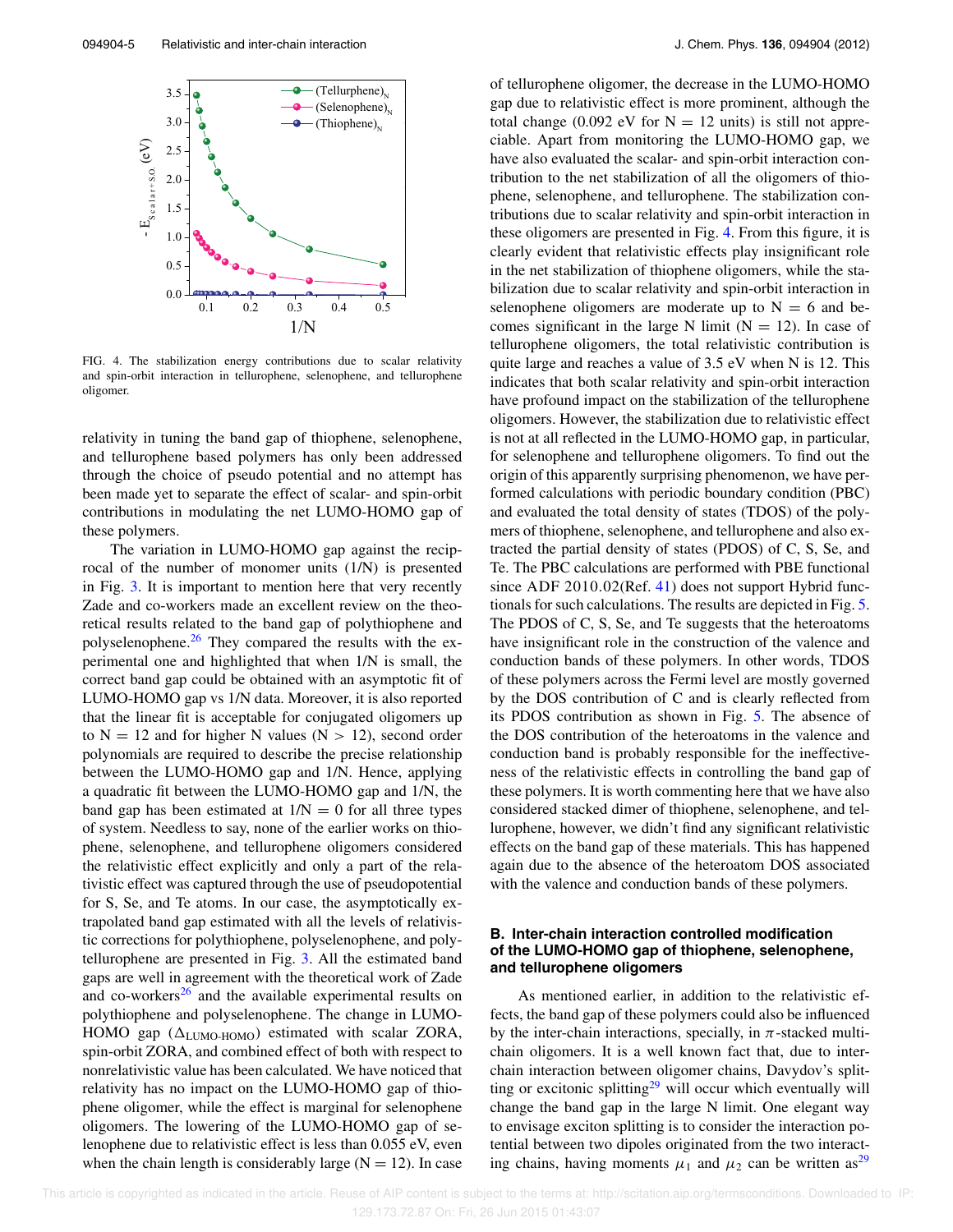

FIG. 5. Total density of states (TDOS) of thiophene, selenophene, and tellurophene polymer along with the partial density of states (PDOS) of C, S, Se, and Te.

 $V = (\mu_1 \cdot \mu_2/r^3) - 3((\mu_1 \cdot r)(\mu_2 \cdot r)/r^5)$ , where *r* is the distance vector between the two dipoles. In our case  $\mu_1 = \mu_2$ , since we are using the identical chains of the oligomers. With this interaction potential, one can express the splitting energy as  $\Delta E$  $= 2(\mu^2/r^3)(\cos \phi - 3\cos^2 \theta)$ , where  $\phi$  is the angle between the dipoles and  $\theta$  is the angle between the dipole and the *r*-vector. Depending upon the angle  $\phi$  and  $\theta$ , the exciton splitting may lead to both red and blue shift of the LUMO-HOMO gap of the oligomer in a double chain configuration. Furthermore, apart from dipolar interaction, the effect of dispersion force in  $\pi$ -stacked oligomer chains is crucial and in fact it can change the extent of exciton splitting vis-à-vis the net LUMO-HOMO gap significantly. However, the major limitation of DFT lies in its inability to capture the dispersion interaction in the framework of local density approximated (LDA) and generalized gradient approximated (GGA), or hybrid functional. One simple yet elegant way to tackle the dispersion force within DFT was prescribed by Grimme. $36,37$  Within this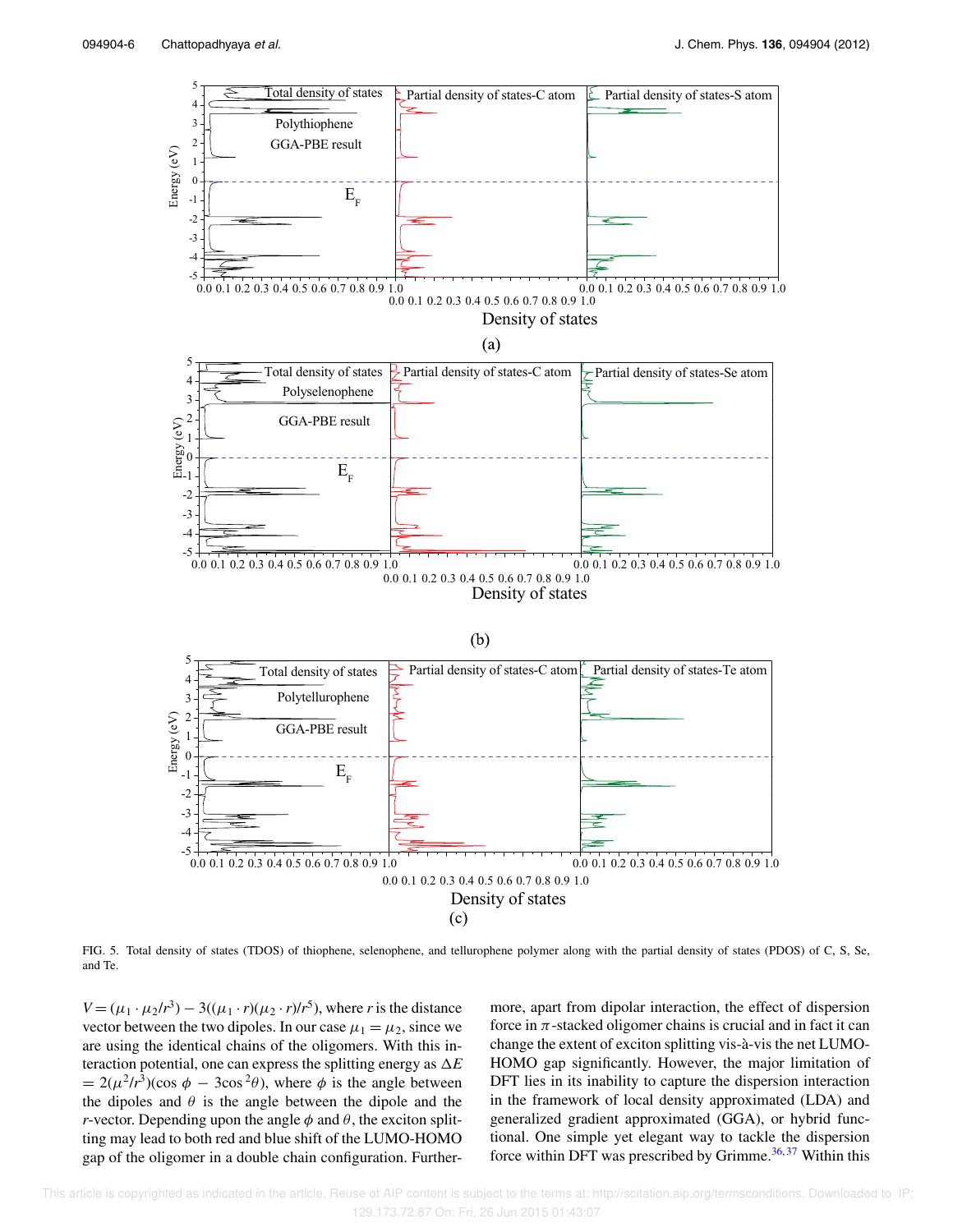approach, van der Waals (vdW) interaction term is well described by a damped interatomic potential. $37$  The interaction potential is applied to account for the long-range dispersion effect in non-bonded systems. For such system, the total density functional energy is written as

$$
E_{DFT-D} = E_{DFT} + E_{vdW}, \qquad (1)
$$

where  $E_{\text{DFT}}$  is the normal self-consistent density functional energy and  $E_{vdW}$  is the empirical dispersion correction term, which is given by

$$
E_{vdW} = -s_6 \sum_{i=i}^{N-1} \sum_{j=i+1}^{N} \frac{C_6^{ij}}{R_6^{ij}} f_{dmp}(R_{ij}).
$$
 (2)

In Eq.  $(2)$   $s<sub>6</sub>$  is a scaling factor, which depends on the density functional used. Grimme determined the scaling factor for BLYP and PBE functional through least-square optimization of the deviations observed in the interaction energy values for the various weakly interacting systems.<sup>37</sup>  $C_6^{ij}$  describes the dispersion force between the pair of atoms  $i$  and  $j$ .  $R_{ij}$  is the inter-atomic distance between *i*th and *j*th atom and *N* is total number of atoms present in the system.  $f_{dmp}(R_{ij})$  represents the damping function of the system.

To study the excitonic effect in these oligomers, we have initially considered both co- and antara-facial  $\pi$ -stacked double chain configurations up to  $N = 9$  monomers in each chain. We have found that antara-facial arrangement is more stable irrespective of the nature of the heteroatoms (S, Se, and Te) and hence we investigated the details of excitonic effect on the antara-facial arrangement of the thiophene, selenophene, and tellurophene oligomers. As mentioned earlier, the equilibrium separation distance between the two oligomeric chains in the anatara-facial arrangement has been evaluated with PBE and PBE+D functionals. The use of PBE+D functional will ensure the capture of dispersion part of the net inter-chain interactions and this ultimately will help us to figure out the role of dispersion force on the exciton splitting and the LUMO-HOMO gap of these materials in the  $\pi$ -stacked antara-facial double chain configurations. All the double chain  $\pi$ -stacked oligomers of thiophene, selenophene, and tellurophene with minimum separation distance obtained with and without the inclusion of dispersion correction have further been used to re-evaluate the LUMO-HOMO gap at the B3LYP level of theory and the results are presented in Fig. 6. The figure demonstrates that the double chain oligomers have lower LUMO-HOMO gap in comparison to that of the single chain oligomers and is consistent for all three heteroatoms. With PBE separation distance, the LUMO-HOMO gap in the 9th double chain oligomer unit is reduced from the corresponding single chain value by 0.163 eV for thiophene oligomer and for the selenophene and tellurophene oligomers, the related values are 0.207 eV and 0.251 eV, respectively. This lowering of LUMO-HOMO gap is happened due to Davydov's splitting. In the antara-facial arrangement of the  $\pi$ -stacked oligomers, the dipoles are aligned anti-parallel which stabilizes both the ground and the excited states. However, the net decrease in the LUMO-HOMO gap indicates that the stabilization due to dipolar interaction is much higher than that in the ground state and this has been confirmed by our *time-dependent density functional theory* (TDDFT) calculations.

This reduction in LUMO-HOMO gap is further enhanced when the effect of dispersion force is considered. With PBE+D separation distance, Davydov's splitting reduces the LUMO-HOMO gap of the 9th double chain from the single chain analog by 0.330 eV, 0.396 eV, and 0.420 eV in thiophene, selenophene, and tellurophene oligomers, respectively. It indicates that the reduction in the LUMO-HOMO gap with PBE+D separation distance between oligomers is more prominent than that with PBE separation distance. It is worth commenting that dispersion force has no direct bearing with Davydov's splitting. The inclusion of the dispersion correction actually decreases the separation distance between the oligomers and this significantly affects the extent of Davydov's splitting as it has 1/*r* <sup>3</sup> distance dependence. With small PBE+D separation distance between the oligomers, the extent of Davydov's splitting between two LUMO states (L1 and L2) will be higher and as a consequence the L1 state with respect to its parent LUMO state will be more stabilized. The greater stabilization of the L1 state at a shorter distance (PBE+D separation distance) between the oligomers



FIG. 6. LUMO-HOMO gap vs. 1/N plot for single chain and antara-facial arrangement of  $\pi$ -stacked double chain (a) thiophene, (b) selenophene, and (c) tellurophene oligomer.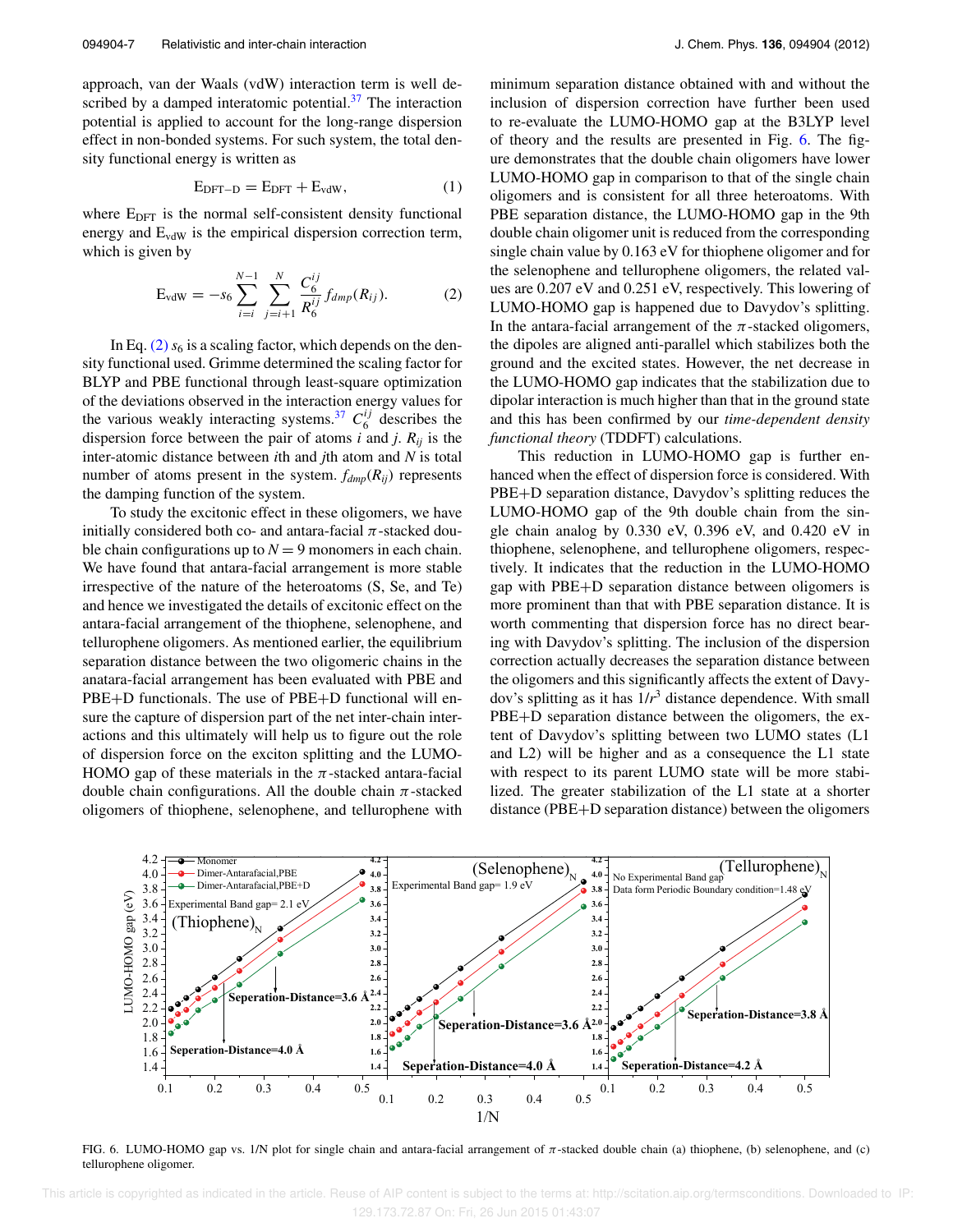TABLE II. LUMO-HOMO gap measured with BHandHLYP and CAMB3LYP exchange-correlation functionals.

| $N=9$ in each chain (antara-facial<br>$\pi$ stacked arrangement | LUMO-HOMO gap (eV) |          |       |
|-----------------------------------------------------------------|--------------------|----------|-------|
| PBE+D geometry                                                  | <b>BHandHLYP</b>   | CAMB3LYP | B3LYP |
| Thiophene single chain                                          | 3.787              | 4.323    | 2.452 |
| Thiophene double chain                                          | 3.377              | 3.919    | 1.865 |
| Selenophene single chain                                        | 3.620              | 4.133    | 2.093 |
| Selenophene double chain                                        | 3.149              | 3.669    | 1.667 |
| Tellurophene single chain                                       | 3.595              | 4.103    | 1.925 |
| Tellurophene double chain                                       | 3.091              | 3.608    | 1.518 |

is ultimately responsible for the more effective lowering of the net LUMO-HOMO gap in comparison to that obtained from PBE separation distance. Nevertheless, the whole study indicates that the antara-facial double chain configuration will have lower LUMO-HOMO gap than that of a single chain configuration.

From Fig. 6, it is also worth noting that the band gap of poly-thiophene and poly-selenophene is reached to their experimental value at relatively smaller oligomer length and this attainment is even much quicker in presence of dispersion forces. In fact, the 8th unit of the double chain configurations of polythiophene and poly-selenophene has started underestimating the experimental band gap of these materials. This underestimation of the LUMO-HOMO gap is probably attributed to the use of B3LYP functional. The interaction between two oligomer chains is essentially long range in nature and B3LYP functional is not capable of treating such interaction even it has certain amount of non-local Hartree-Fock (HF) exchange contribution. To overcome the underestimation problem associated with the present LUMO-HOMO gap, one can either use hybrid functional with HF exchange much larger than B3LYP or the state-of-the art available long range corrected hybrid functionals. To check the long range effect on the net Davydov split LUMO-HOMO gap of the double chain configurations, we have performed calculations with BHandHLYP (Ref. 46) and range-separated CAM-B3LYP (Ref. 47) functionals. The LUMO-HOMO gaps obtained with BHandHLYP (Ref. 46) and CAMB3LYP (Ref. 47) functionals for the 9th unit of the double chain configuration are presented in Table  $II$ . We have found that the use of these two additional functionals improves the LUMO-HOMO gap significantly. However, in this case too, the dispersion controlled modulation of the LUMO-HOMO gap is quite appreciable which indicates that macroscopic band gap of these polymers will be strongly influenced by the inter-chain interactions.

#### **IV. CONCLUSION**

A systematic theoretical analysis has been carried out to explore the role of relativity and inter-chain interactions in controlling the band gap of conjugated polymers based on thiophene, selenophene, and tellurophene. We have noticed that relativity has little impact on the LUMO-HOMO gap of these oligomers although spin-orbit interaction has significant contribution to the net stabilization of selenophene and tellurophene oligomers. Our study reveals that the TDOS of these polymers across the Fermi level are mostly governed by the DOS contribution of C atoms, while the DOS contribution of the heteroatoms are missing in the construction of the valence and conduction band of these materials. As a consequence, the relativistic effects are not at all playing important role in determining the band gap of these systems even in a situation where spin-orbit interaction is very strong. On the other hand, LUMO-HOMO gap of these oligomeric systems are strongly affected by the dipolar interaction dominated exciton splitting. We have further noticed that the addition of dispersion interaction have profound impact on the net LUMO-HOMO gap of these oligomers and has been justified by the use of functionals, such as BHandHLYP (Ref. 46) and CAMB3LYP (Ref. 47). Finally, to the best of our information, this is the first attempt to account the dispersion controlled tuning of the LUMO-HOMO gap of selenophene and tellurophene oligomers.

#### **ACKNOWLEDGMENTS**

S.C. acknowledges the Centre for Nanoscience and Nanotechnology (CRNN), University of Calcutta, for research funding. M.C. acknowledges CRNN for providing her fellowship. M.A. thanks the Council of Scientific and Industrial Research (CSIR), India for his junior research fellowship.

- <sup>1</sup>*Handbook of Conducting Polymers*, 3rd ed., edited by T. A. Skotheim and J. R. Reynolds (CRC, Boca Raton, FL, 2007); *Handbook of Organic Conductive Molecules and Polymers*, edited by H. S. Nalwa (Wiley, New York, 1997).
- <sup>2</sup>A. O. Patil, A. J. Heeger, and F. Wudl, Chem. Rev. **88**, 183 (1988).
- <sup>3</sup>A. J. Mozer, N. S. Sariciftci, *Handbook of Conducting Polymers: Processing and Applications*, 3rd ed., edited by T. A. Skotheim and J. R. Reynolds (CRC, Boca Raton, FL, 2007), Chap. X, pp. 1–37.
- <sup>4</sup>A. P. Zoombelt, J. Gilot, M. M. Wienk, and R. A. J. Janssen, Chem. Mater. **21**, 1663 (2009).
- <sup>5</sup>N. S. Sariciftci, L. Smilowitz, A. J. Heeger, and F. Wudl, Science **258**, 1474 (1992); H. Hoppe and N. S. Sariciftci, J. Mater. Res. **19**, 1924 (2004).
- <sup>6</sup>S. I. Cho, W. J. Kwon, S. Choi, P. Kim, S. Park, J. Kim, S. J. Son, R. Xiao,
- S. Kim, and S. B. Lee, Adv. Mater. **17**, 171 (2005). <sup>7</sup>P. K. H. Ho, J.-S. Kim, J. H. Burroughes, H. Becker, S. F. Y. Li,
- T. M. Brown, F. Cacialli, and R. H. Friend, Nature (London) **404**, 481 (2000).
- <sup>8</sup>H. E. Katz, Chem. Mater. **16**, 4748 (2004).
- <sup>9</sup>M. J. Marsella, R. J. Reid, S. Estassi, and L. S. Wang, J. Am. Chem. Soc. **124**, 12507 (2002).
- <sup>10</sup>*Handbook of Conducting Polymers*, edited by T. A. Skothiem, (Marcel Dekker, New York, 1986), Vols. 1, 2.
- <sup>11</sup>A. K. Bakhshi, Annu. Rep. Prog. Chem., Sect C: Phys. Chem. **89**, 147 (1992).
- <sup>12</sup>J. L. Bredas, Adv. Mater. **3**, 263 (1995).
- <sup>13</sup>S. Sen and S. Chakrabarti, J. Chem. Phys. **124**, 034702 (2006).
- <sup>14</sup>*Electronic Materials: The Oligomer Approach*, edited by K. Müllen and G. Wegner (Wiley-VCH, Weinheim, Germany, 1998); *Handbook of Thiophene-based Materials: Applications in Organic Electronics and Photonics*, edited by I. F. Perepichka and D. F. Perepichka (Wiley, New York, 2009).
- <sup>15</sup>S. S. Zade and M. Bendikov, "Theoretical studies on thiophene-containing compounds," in *Handbook of Thiophene-based Materials: Applications in Organic Electronics and Photonics*, edited by I. F. Perepichka and D. F. Perepichka (Wiley, New York, 2009), Vol. 1, pp. 365–417.
- <sup>16</sup>A. Patra and M. Bendikov, J. Mater. Chem. **20**, 422 (2010).
- <sup>17</sup>S. S. Zade, N. Zamoshchik, and M. Bendikov, Chem.-Eur. J. **15**, 8613 (2009).
- <sup>18</sup>N. Petragnani, *Tellurium in Organic Synthesis*, 2nd ed. (Academic, London, 2007).